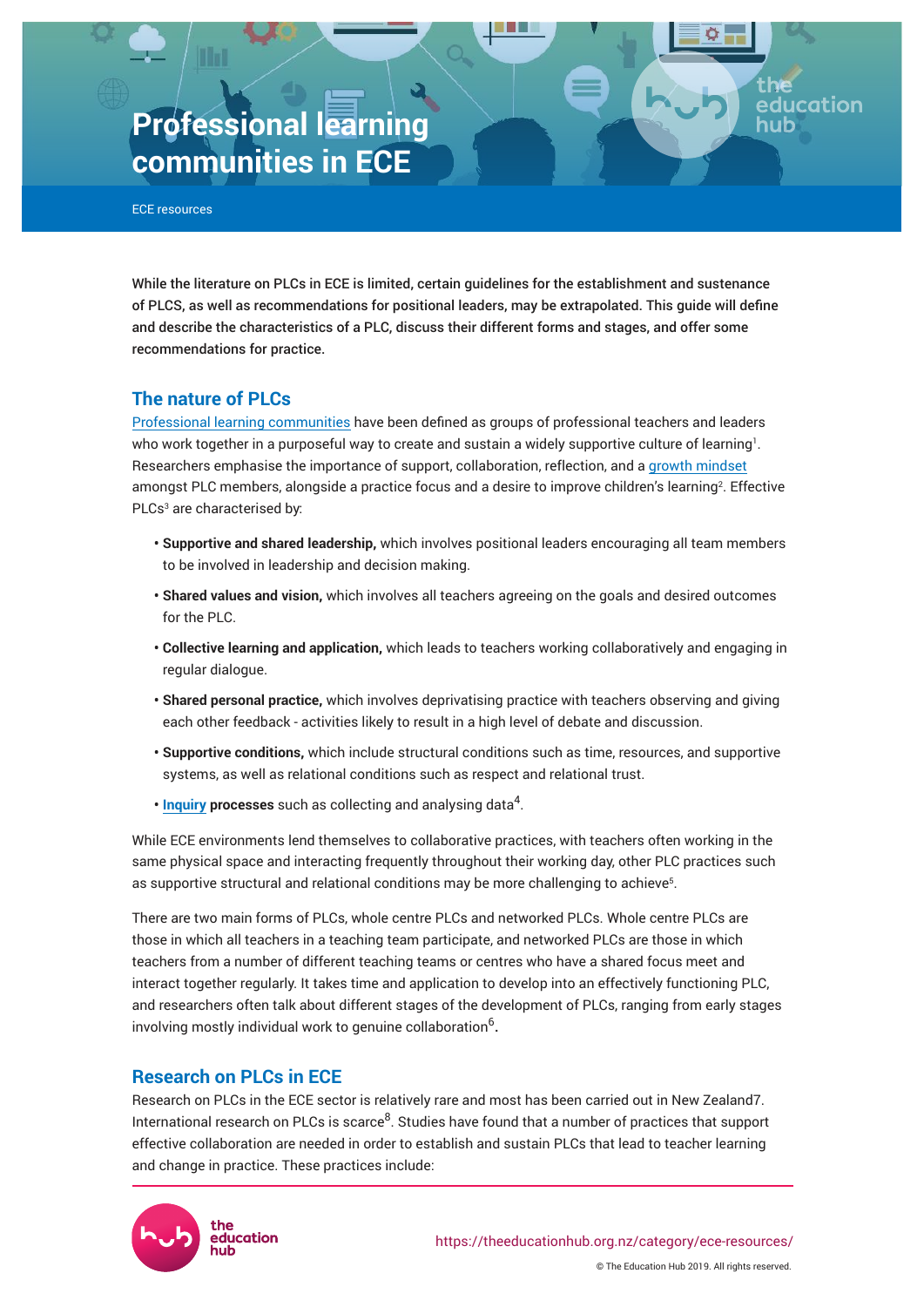- effective professional leadership
- opportunities for feedback, coaching and [mentoring](https://theeducationhub.org.nz/the-value-of-mentoring-for-teacher-learning/)
- strengthening [relationships with family/whānau](https://theeducationhub.org.nz/category/ece-resources/parent-and-whanau-relationships-in-ece/) to keep children's learning to the fore
- embedding change into the setting's culture
- prioritising time for shared reflection and meaningful conversations around learning and teaching

However, these studies have also found that these practices are not widespread, even where participation in a PLC was a professional requirement, and also that there is a disparity between teachers' and leaders' perceptions of the extent to which these supportive practices are enacted, with leaders more likely to see them as present. Studies have also found that, even where many supportive conditions are in place, PLCs are slow to become established<sup>9</sup>. Factors important to establishing and sustaining PLC dimensions relevant to this context will be discussed below.

# **Enablers to the establishment and sustenance of PLCs**

Research has identified five enablers to the establishment and sustenance of PLCs in the ECE sector:

## **1. Clear membership and effective induction**

The relatively high turnover of staff in many settings can be a barrier to the establishment and effective functioning of PLCs. Membership of PLCs needs to be made explicit: for example, are part-time and/or long-term relievers part of the PLC? New team members need to be inducted into the PLC, as research indicates that new staff members find the most effective induction occurs when there is written documentation explaining both the research focus and the nature of the PLC<sup>10</sup>. Having only some teachers participate in a PLC may constrain the development of some dimensions, in particular shared personal practice.

### **2. Shared learning focus, commitment, and research orientation**

Choosing and agreeing on a shared learning focus for each PLC is important<sup>11</sup>. This process may take some time and it is important that all PLC members are involved to ensure ongoing commitment. While the focus may change over time, having a shared vision and commitment to the inquiry, whether action research or self-review, results in strengthened teaching and learning and shifts in teacher practices. Potential benefits of these shifts in practice include better communication among teachers and between teachers and parents<sup>12</sup>.

#### **3. Clarity of roles including leadership roles**

Research emphasises the importance of clarifying roles within PLCs<sup>13</sup>. While shared and supportive leadership is an expectation of PLCs, agreement needs to be reached in both whole centre and networked PLCs about who is leading which aspects of the work. The role of the positional leader is particularly important as they influence the conditions under which a PLC operates and have the potential to encourage others to become involved in leadership and engage in meaningful shared learning. The support of positional leaders is important even in networked PLCs, where they may not be active members, as leadership actions influence how effectively changes in practice are embedded<sup>14</sup> .

#### **4. Trusting relationships and professional dialogue**

Opportunities to engage in professional dialogue and to share practice are essential aspects of PLCs, and relational trust appears to be a necessary condition for allowing robust conversations to occur. Unless teachers trust their colleagues, they are unlikely to be willing to share ideas, work collaboratively, challenge practices or debate evidence. Where trust is low, conversations tend to be superficial, whereas a deeper level of professional dialogue that challenges current professional practice is evident in PLCs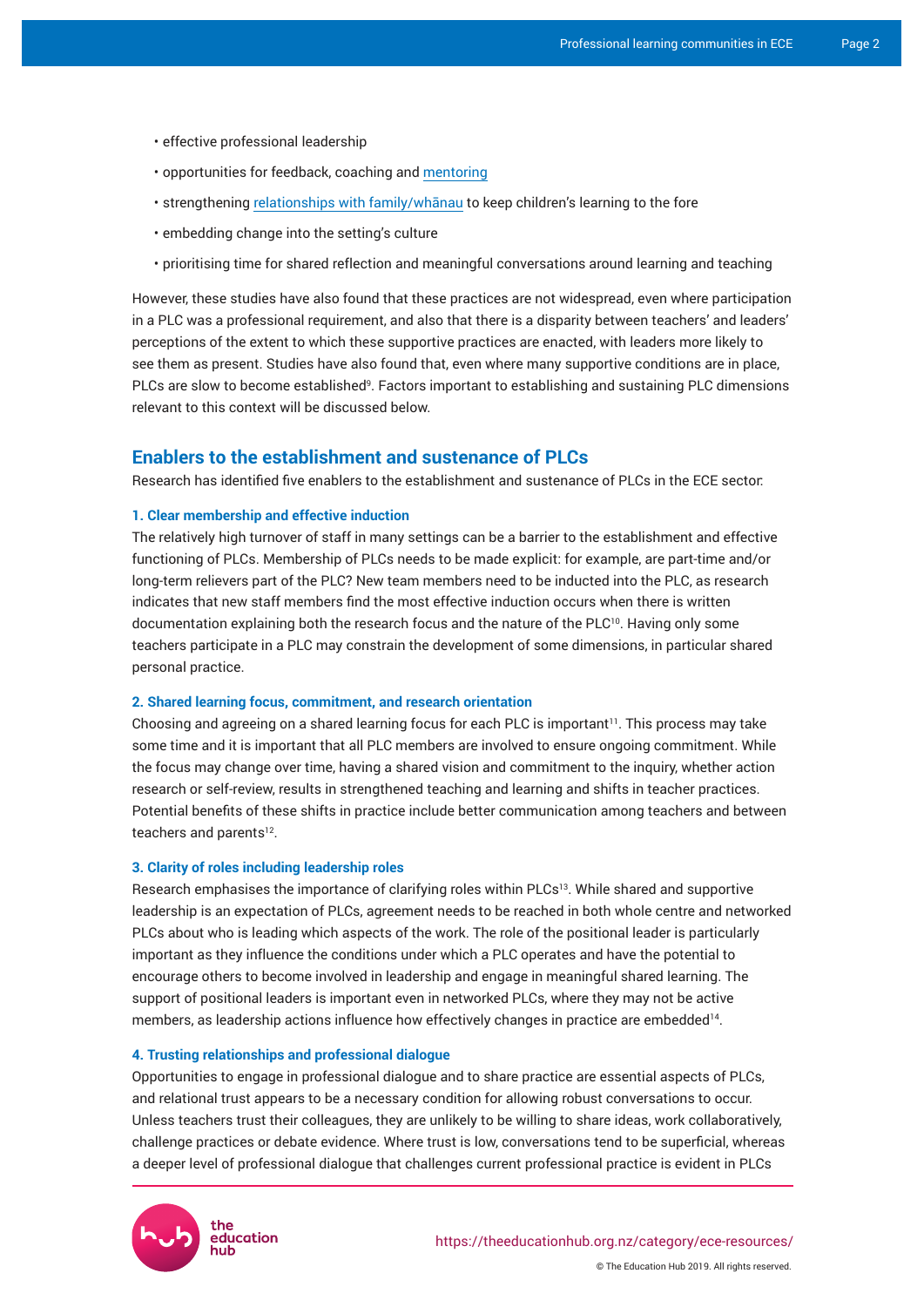with higher relational trust<sup>15</sup>. Engaging in observations and feedback, scheduling time for meetings all teachers can attend, and prioritising professional discussions have all been identified as strategies for effective PLCs leading to deeper reflection and more debate<sup>16</sup>.

#### **5. Stimulus of new ideas**

Participants in PLCs appear to benefit from being part of professional learning opportunities that expose them to different ideas and ways of thinking. This stimulus may come from working with outside researchers, facilitators or critical friends, or through membership of umbrella organisations and professional networks. Access to literature, attendance at conferences and other professional learning opportunities, and visits to and from other settings are all ways of gaining new insights<sup>17</sup>. Professionals from outside the setting have potential to stimulate reflection and dialogue and lead to shifts in practice. Having teachers involved in study is another way of accessing new knowledge and different ways of thinking, and regular opportunities to share professional learning should be provided.

# **Considerations for leaders**

- Honestly reflect on where your team is at in regard to working as a professional learning community, and discuss this as a group<sup>18</sup>. Remember that leaders often have a more positive view of current perceptions and practices than do teachers.
- Ensure a high level of relational trust is built and maintained.
- Endeavour to build a culture within the setting that is conducive to debate, negotiation, problem solving, critical reflection and deprivatisation of practice. Ensure that teachers have time to observe each other's practices and provide feedback, and have opportunities to take the lead in professional learning opportunities.
- Ensure teacher professional learning and development is focused and deep, and there is shared commitment to investigating, exploring and evaluating practices. Ensure also that it draws on evidence and involves sharing knowledge, expertise and practice with others and challenging beliefs and practices.
- Consider how to bring in outside expertise to enhance internal expertise.

# **Recommended further reading**

Cherrington, S., & Thornton, K. (2015). The nature of professional learning communities in New Zealand early childhood education: an exploratory study. Professional Development in Education, 41(2), 310-328.

Thornton, K., & Cherrington, S. (2019). Professional learning communities in early childhood education: A vehicle for professional growth. Professional Development in Education, 45(3), 418-432.

Thornton, K., & Wansbrough, D. (2012). Professional learning communities in early childhood education. Journal of Educational Leadership, Policy and Practice. 27(2), 51-64.

# **Endnotes**

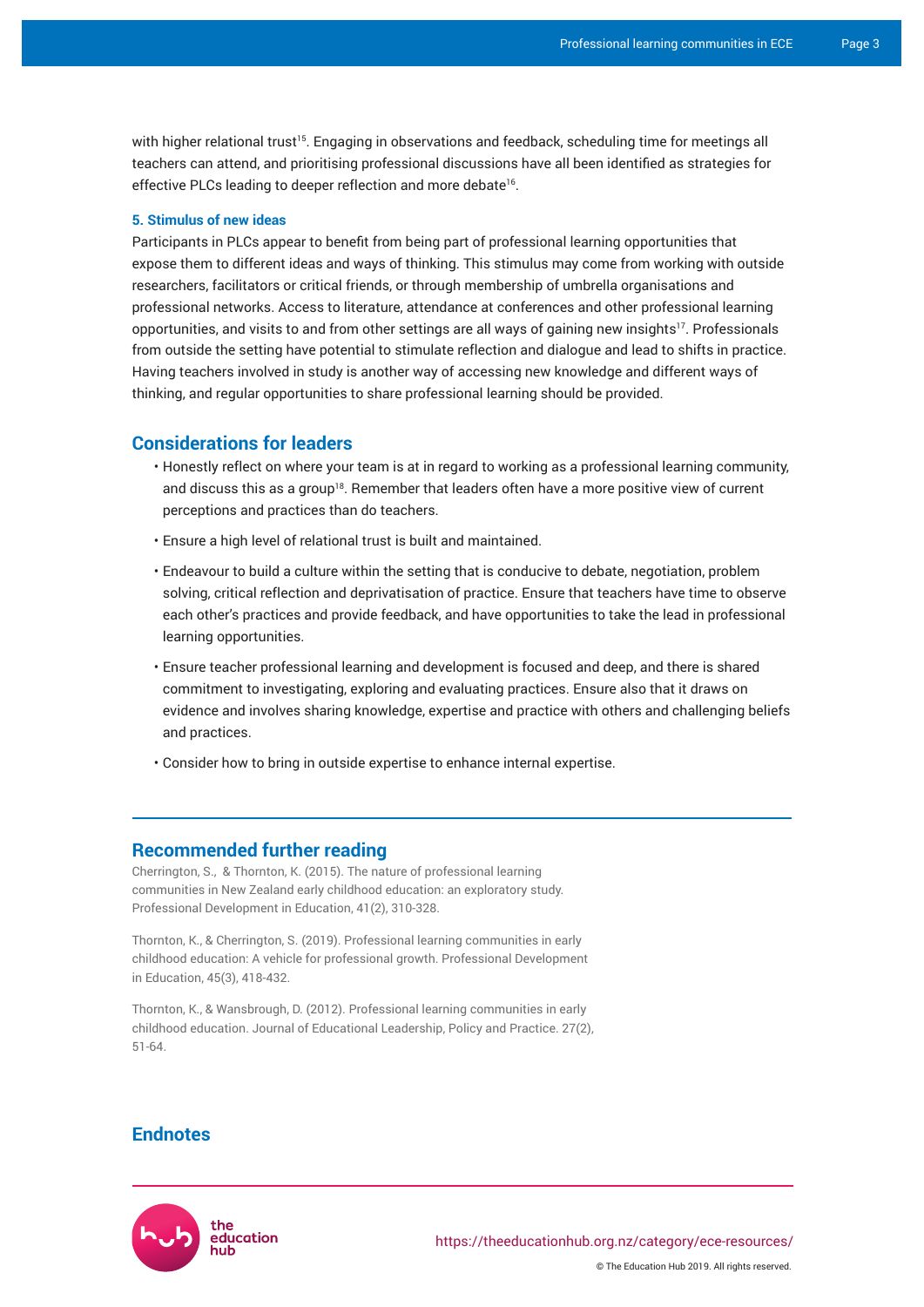- 1 Hipp, K., & Huffman, J. (Eds.). (2010). Demystifying professional learning communities. School leadership at its best. Rowman and Littlefield Education, p. 12.
- 2 Stoll, L. (2011). Leading professional learning communities. In J. Robertson and H. Timperley (Eds.), Leadership and Learning (pp. 103–117). Sage.
- 3 Hipp & Huffman, 2010.
- 4 McLaughlin, M., & Talbert, J. (2006). Building school-based teacher learning communities: Professional strategies to improve student achievement. New York, NY: Teachers College Press.
- 5 Participation in professional learning communities (PLCs) is an expectation of the Education Review Office's revised Indicators of quality for early childhood education: what matters most (ERO, 2020). The process indicator Whakangungu Ngaio: Collaborative professional learning and development builds knowledge and capability specifies that 'Children's learning is enhanced through leaders and teachers working as a professional learning community' (ERO, 2020, p. 25). Examples of effective practice for this indicator include leaders and teachers:

accessing professional learning opportunities that involve engaging and challenging beliefs and practices

inquiring into and evaluating practice and making evidence-based changes

sharing knowledge, expertise, and practice with others

This indicator assumes that teachers benefit from opportunities to build knowledge and expertise in the context of a collaborative and supportive learning community. While PLCs are not specifically mentioned in the Educational Leadership Capability framework (Education Council, 2018), capabilities related to collaborative learning, high trust relationships, organisational improvement and networking are all congruent with PLCs.

- 6 Different models of stages of development have been developed. Hipp and Huffman (2010) suggest four stages: not-initiated; initiation (starting); implementation (doing); and institutionalisation (embedded). These stages highlight movement from teachers working in isolation with insufficient resources to committed and accountable working collaboratively, and sharing teaching practices in a culture characterised by trust and respect. Four stages are also outlined by Martin-Kniep (2008), beginning, developing, established and systemic. The first stage involves an individual focus with little collaboration, the second involves a willingness to consider changes in practice and take responsibility for the community. Teachers are participating in opportunities to learn and work collaboratively at the established level and at the systemic level, they are reflecting on practice both individually and collectively, and working towards realising their shared vision (Martin-Kniep, G., 2008, Communities that learn, lead, and last: Building and sustaining educational expertise. Jossey-Bass).
- 7 In 2012 Thornton and Wansbrough researched perceptions of PLCs in the New Zealand ECE sector by carrying out a national survey based on Hipp and Huffman's five dimensions. They found that, despite involvement in PLCs being an expectation of all registered teachers at that time and respondents perceiving that their centres reflected many PLC characteristics, several aspects of PLCs that support collaborative practices were not widespread. A modified version of this survey was used as part of a study exploring the positional leader's role in

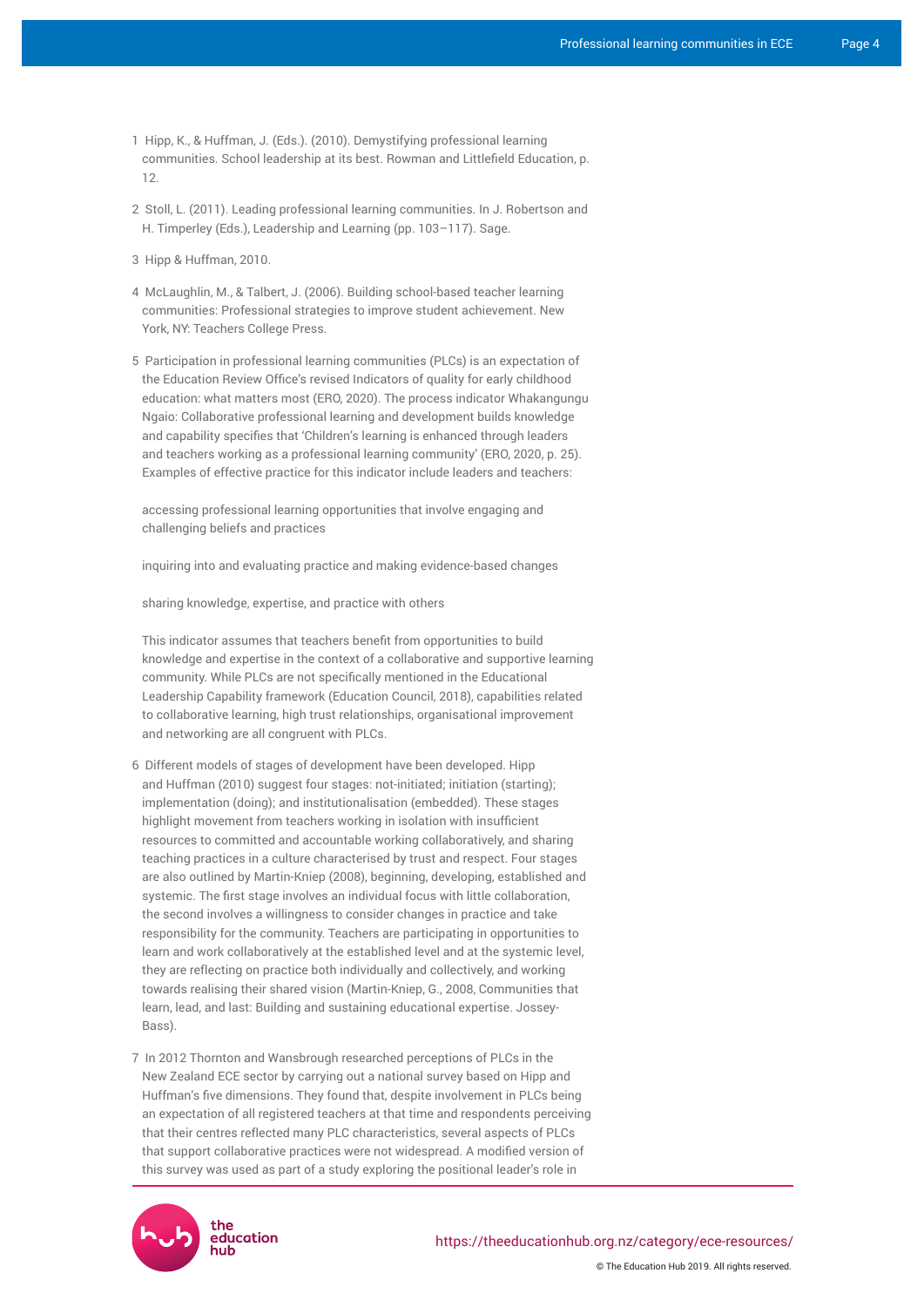distributing leadership (Denee, R., & Thornton, K., 2018, Distributed leadership in ECE: perceptions and practices, Early Years). One of the interesting findings of this survey was that positional leaders consistently indicated a higher level of agreement with statements than did teachers. The statement with the highest levels of disagreement was 'leadership is promoted and nurtured among teachers'. Other statements with relatively high levels of disagreement included: 'opportunities to exist for teachers to provide feedback to peers related to strengthening teaching practices'; 'the positional leader incorporates advice in decisions made'; 'the positional leader is proactive and addresses areas where support is needed'; and 'I am given opportunities to lead professional learning with my team'. These differences suggest that positional leader's perceptions of leadership of professional learning may be more positive than their team's perceptions.

- 8 Damjanovic and Blank (2017) carried out a study of teachers in a pre-school PLC in the United States finding that focusing on documentation of children's learning helped make data richer and more complex and led to collaboration and shifts in teachers' thinking about their teaching (Damjanovic, V., & Blank, J., 2017, Building a professional learning community: Teachers' documentation of and reflections on preschoolers' work. Early Childhood Education Journal). Vijayadevar's doctoral study found participation in PLCs supported the development of collaborative leadership practices in leaders of Singapore ECE services (Vijayadevar, S., Thornton, K., & Cherrington, S., 2019, Professional learning communities: Enhancing collaborative leadership in Singapore early childhood settings. Contemporary Issues in Early Childhood, 20(1), 79-92). The key findings of this study indicated that participation led to some shifts in leaders' thinking about collaborative leadership practices and resulted in reported changes to their leadership approaches, distribution of leadership, and improved collegiality and collaborative learning for teachers. The results indicated that considering and implementing collaborative leadership practices through PLCs in the Singapore ECE context required sensitivity towards Asian Singapore sociocultural values related to hierarchy.
- 9 Thornton and Cherrington carried out two studies on PLCs using both whole centre and network models. The first study examined how involvement in a PLC supported changes in teacher practices that lead to improved teaching and enhanced learning, and what organisational, structural factors, relational and interpersonal factors contributed to effective PLCs (Cherrington & Thornton, 2015). Four PLCs (two whole centre and two network) were established and researched over a 10-month time frame. While some of the PLCs in this study progressed past the 'beginning' stage described above, their progress was affected by both structural and relational conditions. Structural conditions that acted as barriers included staff changes and lack of time for meetings, while relational factors included the need for relational trust so that teachers felt comfortable to engage in open discussion and reflection on their practice (Cherrington & Thornton, 2013, p. 325). A follow-up study with two PLCs, one networked involving teachers from three co-located education and care services, and the second involving all teachers from a large service with three smaller sub-teams, was carried out over a period of two and a half years using a case study approach. This study found that sustainable ECE PLCs did not come easily, despite willingness on the part of teachers and time spent working together. While the two PLCs made significant progress in some dimensions of an established PLC and achieved many of the goals of their action research projects, barriers such as changing membership, lack of induction for new members and lack of role clarity constrained their development.